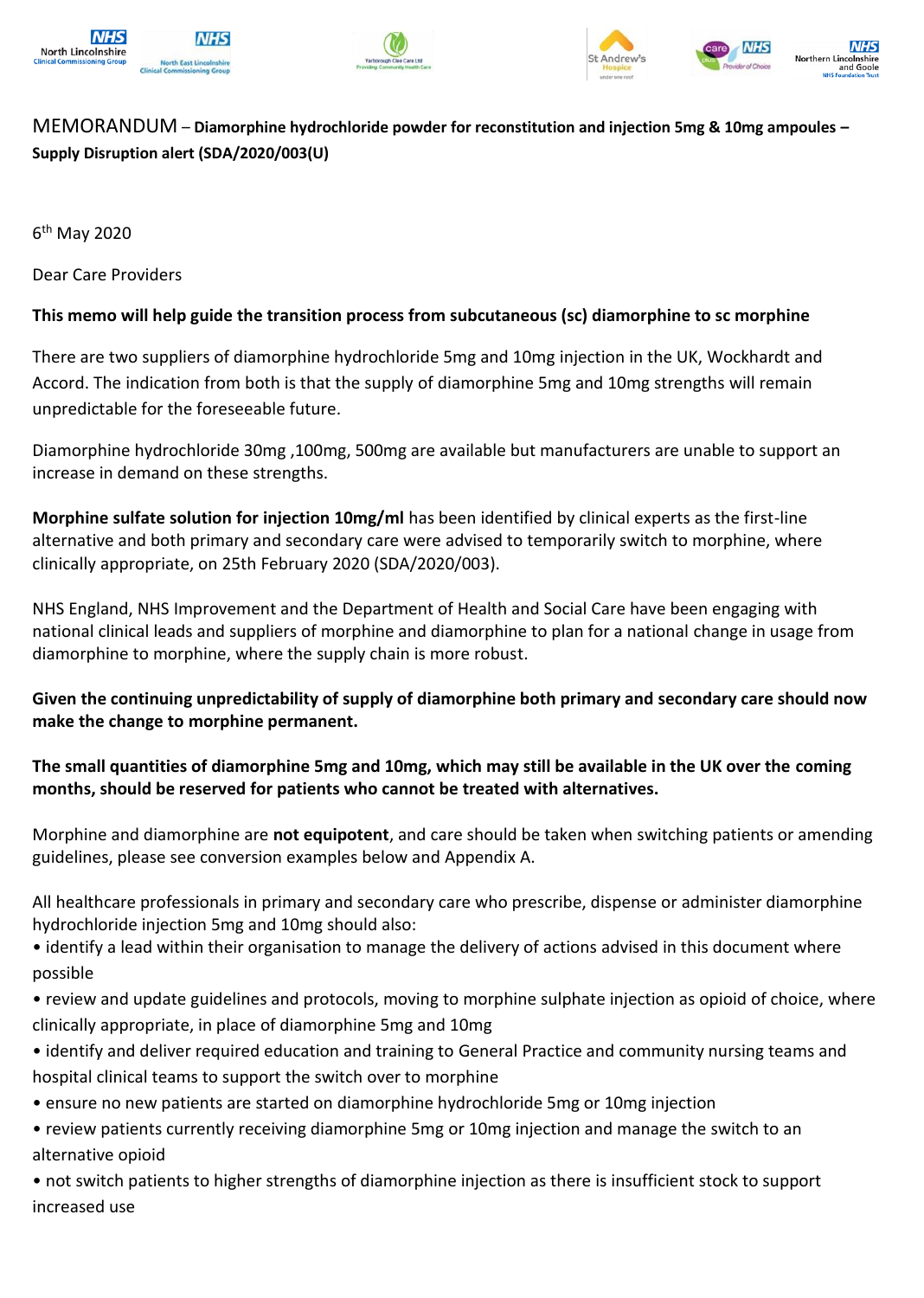



## **Conversion suggestions for palliative care indications:**

## **To convert regular oral morphine to sc morphine sulphate infusion divide the total daily oral morphine dose by 2**

 $\circ$  e.g. 20mg oral morphine sulphate M/R tablets twice daily = Total oral morphine dose 40mg per 24 hours 40mg **÷ 2** ≈ 20mg s/c morphine in 24 hours

#### **To convert sc diamorphine infusion to sc morphine sulphate multiply by 1.5**

o e.g. 10mg s/c diamorphine in 24 hours 10mg  $x 1.5$   $\approx 15$ mg s/c morphine sulphate in 24 hours

When patients are using already oral oxycodone because of an intolerance to morphine or renal impairment, convert to subcutaneous oxycodone rather than diamorphine or morphine sulphate. **See Appendix A**.

### **'When required' (PRN) doses should be based on previous effective PRN oral morphine doses:**

- If already on an effective dose of PRN oral morphine then divide that dose by 2 to give the sc PRN dose:
	- $\circ$  E.g already on oral morphine (eg Oramorph®) 10mg 15mg PRN one to two hourly then prescribe sc morphine sulphate 5mg-7.5mg, one to two hourly
- As a guide the oral PRN dose should be around  $1/6<sup>th</sup>$  of the total 24 hour oral dose and the sc PRN dose should generally be around  $1/6<sup>th</sup>$  of the total 24 hour sc dose (see Appendix A)
- If an already prescribed PRN dose is effective but is lower than a  $1/6$ <sup>th</sup> of the total 24 hour dose there is no need to increase it.
- If the current oral morphine dose is not effective or seems low compared to the regular opioid dose seek advice from the palliative care teams

### **If opioid naïve (not been on PRN oral morphine):**

- If opioid naïve use sc morphine sulphate 2.5-5mg given one two hourly. (NB: In frail elderly or opioid naïve patients, initially sc morphine sulphate 1.25-2.5mg given one to two hourly).
- In renal impairment eGFR <30ml/min please seek advice from the specialist palliative care teams regarding dose reduction or use sc oxycodone 1-2mg one to two hourly.

### **If opioid naïve and continuous subcutaneous (sc) infusion (Syringe Pump) required:**

In opioid naïve patients, if a patient needs regular morphine for pain or breathlessness, initially commence sc morphine sulphate 10mg over 24 hours. In renal impairment eGFR <30ml/min, please seek advice from the specialist palliative care teams or consider commencing sc oxycodone 5mg over 24 hours.

Any TWO of morphine, haloperidol, hyoscine butylbromide and midazolam can be mixed together in a syringe pump with water for injection. For further compatibility information consult specialist resources such as local palliative care team, Palliative Care Formulary or local guidelines.

### *Memo prepared by Paulash Haider, Assistant Chief Pharmacist, Northern Lincolnshire & Goole NHS Foundation Trust on behalf of:*

*Dr Yousef Adcock, Palliative Care Consultant, North Lincolnshire and Dr Jason Boland, Consultant in Palliative Medicine, NE Lincolnshire.* Opioid conversion chart adapted by permission from Anne Garry, York Teaching Hospital NHSFT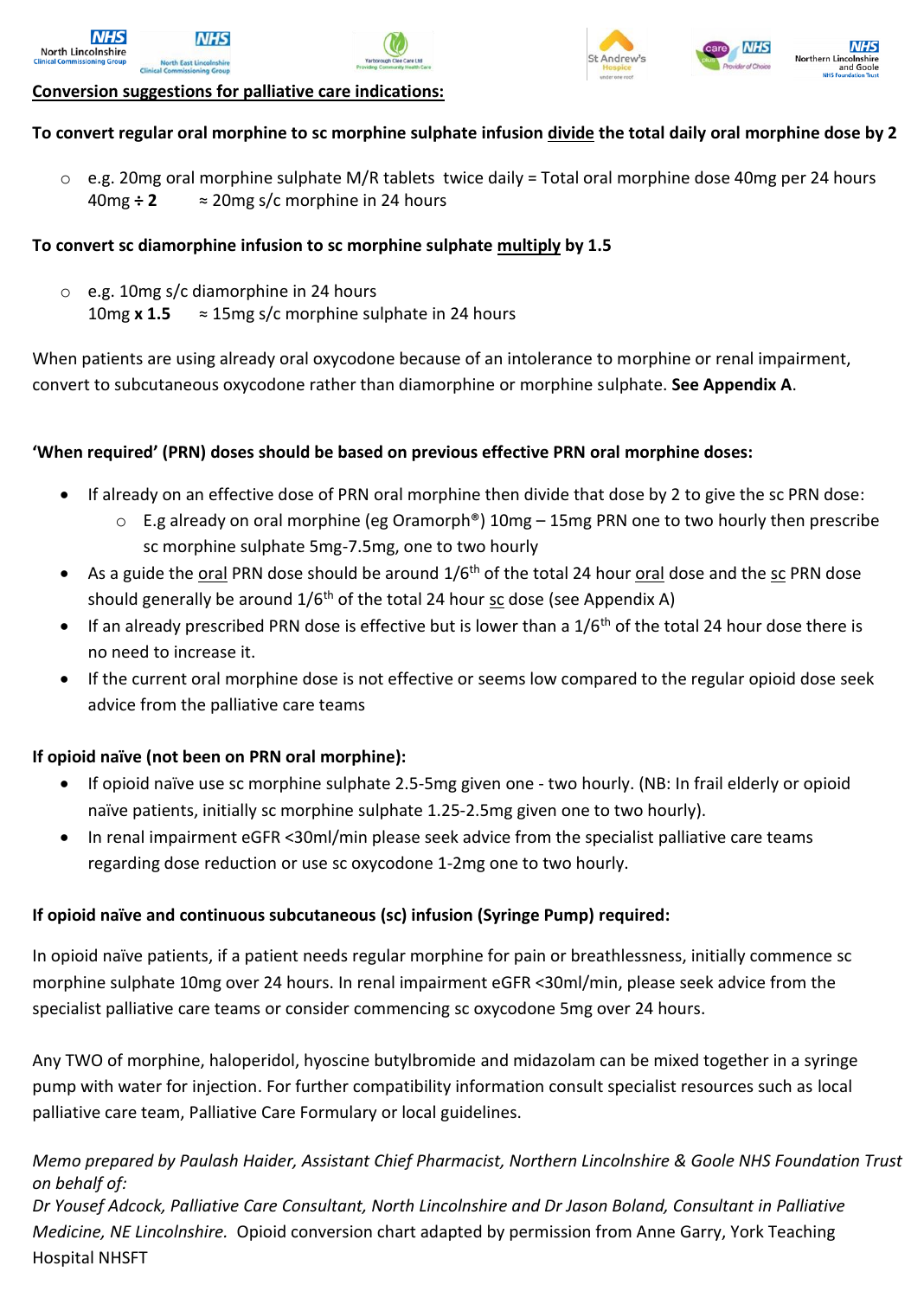







#### **Appendix A If more information is required please seek help from specialist palliative care**

#### **Opioid dose conversion chart, syringe driver doses, rescue / prn doses and opioid patches**

Use the conversion chart to work out the equivalent doses of different opioid drugs by different routes. The formula to work out the dose is under each drug name. Examples are given as a guide

| Oral opioid mg /24 hour<br>(Divide 24 hour dose by six for<br>4 hourly prn oral dose) |                                                | Subcutaneous infusion of opioid<br>Syringe driver (SD) dose in mg per 24 hours<br>(or micrograms for alfentanil where stated) |                                        |                                         |                                                 | Subcutaneous prn opioid<br>Dose in mg every 4 hours injected as required prn<br>NB Alfentanil in lower doses in micrograms                                    |                 |           |                                     | Opioid by patch<br>Dose microgram/hour |                                                 |
|---------------------------------------------------------------------------------------|------------------------------------------------|-------------------------------------------------------------------------------------------------------------------------------|----------------------------------------|-----------------------------------------|-------------------------------------------------|---------------------------------------------------------------------------------------------------------------------------------------------------------------|-----------------|-----------|-------------------------------------|----------------------------------------|-------------------------------------------------|
| <b>Morphine</b>                                                                       | Oxycodone                                      | <b>Diamorphine</b>                                                                                                            | <b>Morphine</b>                        | Oxycodone                               | <b>Alfentanil</b>                               | <b>Diamorphine</b>                                                                                                                                            | <b>Morphine</b> | Oxycodone | <b>Alfentanil</b>                   | Fentanyl                               | <b>Buprenorphine</b>                            |
| Non24 hour                                                                            | 24 hour                                        | sc 24 hour                                                                                                                    | sc 24 hour                             | sc 24 hour                              | sc 24 hour<br>(500microgram/mL)                 | 4 hour                                                                                                                                                        | 4 hour          | 4 hour    | 2 to 4 hour<br>(500microgram/<br>mL | normally<br>change every<br>72 hours   | (Please note these are<br><b>Non Formulary)</b> |
|                                                                                       | Calculated by                                  | Calculated by                                                                                                                 | Calculated by                          | Calculated by                           | Calculated by                                   | sixth $(1/6^{\text{th}})$ of 24 hour subcutaneous (sc)<br>Prn dose is one                                                                                     |                 |           |                                     | Conversions use UK SPC                 |                                                 |
|                                                                                       | dividing 24 hour<br>oral morphine<br>dose by 2 | dividing oral<br>morphine<br>dose by 3                                                                                        | dividing oral<br>morphine<br>dose by 2 | dividing oral<br>oxycodone<br>dose by 2 | dividing 24 hour<br>oral morphine<br>dose by 30 | syringe driver dose plus opioid patches if in situ.<br>NB Alfentanil injection is short acting. Maximum 6 prn<br>doses in 24 hours. If require more seek help |                 |           |                                     |                                        |                                                 |
| 20                                                                                    | 10                                             | 5                                                                                                                             | 10                                     | 5                                       | 500mcg                                          |                                                                                                                                                               | 2               |           | 100 <sub>mcq</sub>                  | (6)                                    | <b>B</b> 10                                     |
| 45                                                                                    | 20                                             | 15                                                                                                                            | 20                                     | 10                                      | $1500 \text{mcg}$                               | 2                                                                                                                                                             | 3               | 2         | $250 \text{mcg}$                    | 12                                     | <b>B</b> 20                                     |
| 90                                                                                    | 45                                             | 30                                                                                                                            | 45                                     | 20                                      | 3 <sub>mg</sub>                                 | 5                                                                                                                                                             |                 | 3         | 500 <sub>mcq</sub>                  | 25                                     | T <sub>35</sub>                                 |
| 140                                                                                   | 70                                             | 45                                                                                                                            | 70                                     | 35                                      | 4500mcg                                         | 8                                                                                                                                                             | 10 <sup>°</sup> | 5         | 750mcg                              | 37                                     | T 52.5                                          |
| 180                                                                                   | 90                                             | 60                                                                                                                            | 90                                     | 45                                      | 6mg                                             | 10                                                                                                                                                            | 15              | 8         | 1 <sub>mq</sub>                     | 50                                     | T 70                                            |
| 230                                                                                   | 115                                            | 75                                                                                                                            | 115                                    | 60                                      | 7500mcg                                         | 12                                                                                                                                                            | 20              | 10        | 1.25mg                              | 62                                     | T70+35                                          |
| 270                                                                                   | 140                                            | 90                                                                                                                            | 140                                    | 70                                      | 9 <sub>mg</sub>                                 | 15                                                                                                                                                            | 25              | 10        | 1.5 <sub>mg</sub>                   | 75                                     | $T70 + 52.5$                                    |
| 360                                                                                   | 180                                            | 120                                                                                                                           | 180                                    | 90                                      | 12 <sub>mg</sub>                                | 20                                                                                                                                                            | 30              | 15        | 2 <sub>mq</sub>                     | 100                                    | T 140                                           |
| 450                                                                                   | 225                                            | 150                                                                                                                           | 225                                    | 110                                     | 15 <sub>mg</sub>                                | 25                                                                                                                                                            | 35              | 20        | 2.5 <sub>mg</sub>                   | 125                                    |                                                 |
| 540                                                                                   | 270                                            | 180                                                                                                                           | 270                                    | 135                                     | 18mg                                            | 30                                                                                                                                                            | 45              | 20        | 3 <sub>mq</sub>                     | 150                                    |                                                 |
| 630                                                                                   | 315                                            | 210                                                                                                                           | 315                                    | 160                                     | 21mg                                            | 35                                                                                                                                                            | 50              | 25        | 3.5 <sub>mq</sub>                   | 175                                    |                                                 |
| 720                                                                                   | 360                                            | 240                                                                                                                           | 360                                    | 180                                     | 24mg                                            | 40                                                                                                                                                            | 60              | 30        | 4ma                                 | 200                                    |                                                 |

# **Equivalent doses if converting from oral to sc opioid Fentanyl and buprenorphine patches in the dying/moribund patient**<br>Continue fentanyl and buprenorphine patches in these patients

**Calculation of breakthrough/ rescue / prn doses**

#### **Oral prn doses:**

Morphine or Oxycodone: 1/6<sup>th</sup> of 24 hour oral dose

#### **Subcutaneous:**

- Morphine & Oxycodone: 1/6<sup>th</sup> of 24 hour sc syringe driver (SD) dose
- $\bullet$  Alfentanil: 1/6<sup>th</sup> of 24 hour sc SD dose Short action of up to 2 hours Seek help If reach maximum of 6 prn doses in 24 hours

*(For ease of administration, opioid doses over 10mg, prescribe to nearest 5mg)*

**Renal failure/impairment** GFR<30mL/min**:** Morphine/Diamorphine metabolites accumulate and should be avoided.

- **Fentanyl patch if pain is stable.**
- **Oxycodone** orally or by infusion if mild renal **impairment**

**If patient is dying & on a fentanyl or buprenorphine** patch top up with appropriate sc **oxycodone** or **alfentanil** dose & if necessary, add into syringe driver as per renal guidance

 **If GFR<15mL/min** and **unable to tolerate oxycodone** use **alfentanil** sc

> **If unsure please seek help from palliative care**

- **Continue fentanyl and buprenorphine patches in these patients.**
- o Remember to change the patch(es) as occasionally this is forgotten!
- o Fentanyl patches are more potent than you may think

If pain occurs whilst patch in situ

- Prescribe 4 hourly prn doses of subcutaneous (sc) morphine unless contraindicated.
- Use an alternative sc opioid e.g. **alfentanil** or **oxycodone** in patients with
	- o **poor renal function**,
	- o morphine intolerance<br>
	o where morphine
	- o where morphine is contraindicated
- **Consult pink table when prescribing 4 hourly prn subcutaneous opioids Adding**

**a syringe driver (SD) to a fentanyl or buprenorphine patch**

If 2 or more rescue/ prn doses are needed in 24 hours, start a syringe driver with appropriate opioid and continue patch(es). The opioid dose in the SD should equal the total prn doses given in the previous 24 hours up to a maximum of 50% of the existing regular opioid dose. Providing the pain is opioid sensitive continue to give prn sc opioid dose and review SD dose daily.

*E.g. Patient on 50 micrograms/hour fentanyl patch, unable to take prn oral opioid and in last days of life. Keep patch on. Use appropriate opioid for situation or care setting. If 2 extra doses of 15 mg sc morphine are required over the previous 24 hours, the initial syringe driver prescription will be morphine 30mg/24 hour. Remember to look at the dose of the patch and the dose in the syringe driver to work out the new opioid breakthrough dose each time a change is made.*

**Always use the chart above to help calculate the correct dose**